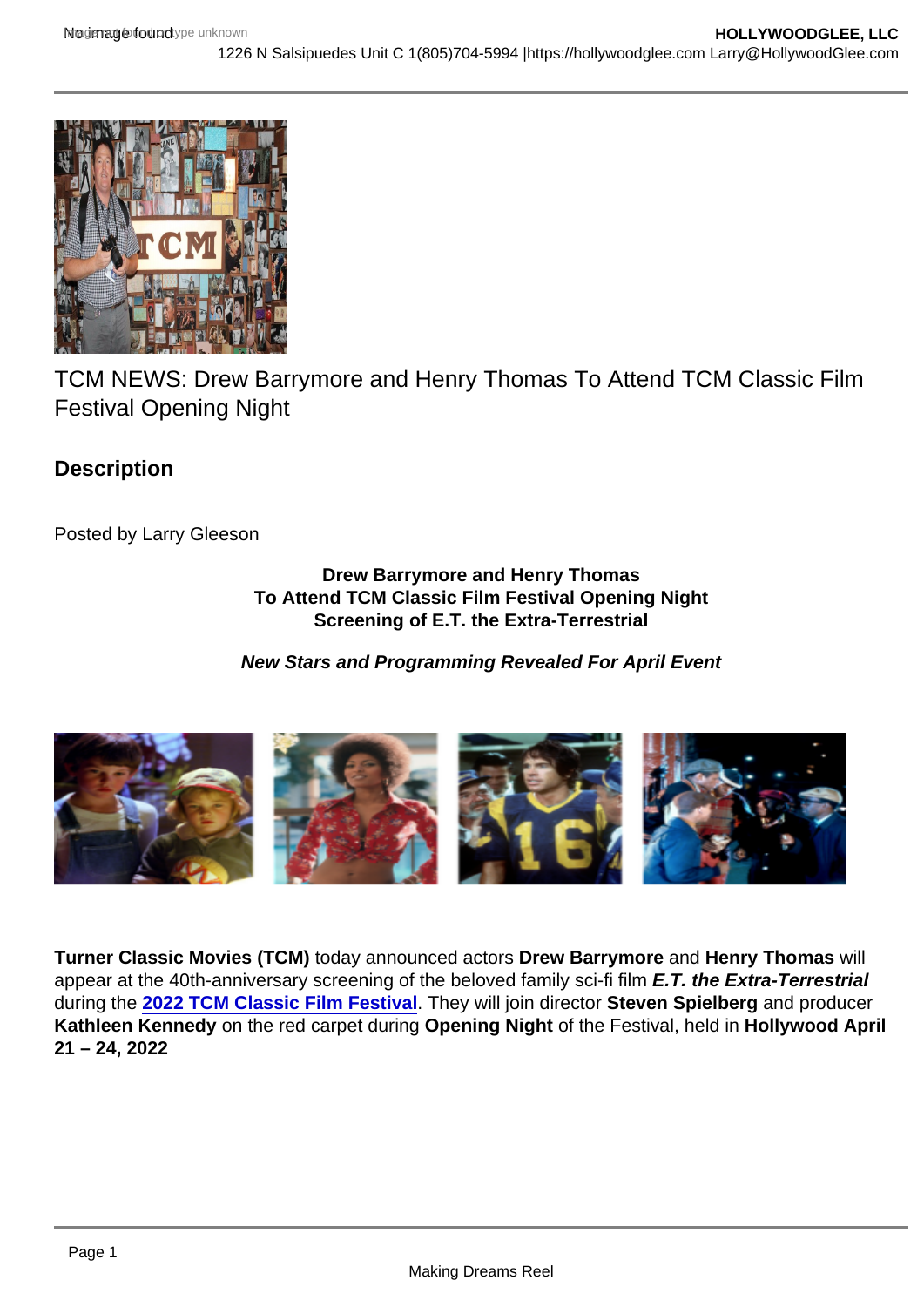Henry Thomas played Elliott, the young boy who befriends an extra-terrestrial, "E.T.," who is accidentally left behind on Earth. Elliott, along with his sister Gertie (Drew Barrymore) and their brother Michael, attempts to help his new friend contact his home planet to be rescued, while eluding scientists and government agents determined to apprehend the alien for their own purposes.

In keeping with this year's festival theme "All Together Now: Back to the Big Screen, " director Michael Schultz and stars Glynn Turman, Lawrence Hilton-Jacobs, Garrett Morris, and Steven Williams will introduce their seminal coming-of-age dramedy Cooley High (1975), about a group of teens in Chicago preparing for life after high school. In addition, stars Kevin Bacon , Paul Reiser , Steve Guttenberg and Tim Daly will celebrate the 40<sup>th</sup> anniversary of Diner (1982).

Additional talent set to appear during the TCM Classic Film Festival include:

- Writer-director-actor Warren Beatty for the film Heaven Can Wait (1978)
- Stars Lori Petty, Anne Ramsay, Ann Cusack, Megan Cavanagh, and Jon Lovitz to celebrate the 30th anniversary of A League of Their Own (1992)
- Actress Pam Grier for the iconic blaxploitation film Coffy (1973)
- Actress Jane Seymour for the film Somewhere in Time (1980)
- Singer-dancer-choreographer Paula Abdul for the 70<sup>th</sup> anniversary screening of Singin' in the Rain (1952). Her mentor and friend Gene Kelly inspired her to become a dancer.
- Actress Aileen Quinn for the 40<sup>th</sup> anniversary of the film Annie (1982)
- Actress Margaret O'Brien , who played Beth in Little Women (1949)
- Writer David S. Ward and producers Michael Phillips and Tony Bill will discuss their Academy Award®-winning caper film The Sting (1973)
- Actor Keith Carradine, a huge fan of James Cagney, for the film Angels with Dirty Faces (1938)
- Actor Topher Grace for the  $40<sup>th</sup>$  anniversary poolside screening of Fast Times at Ridgemont High (1982)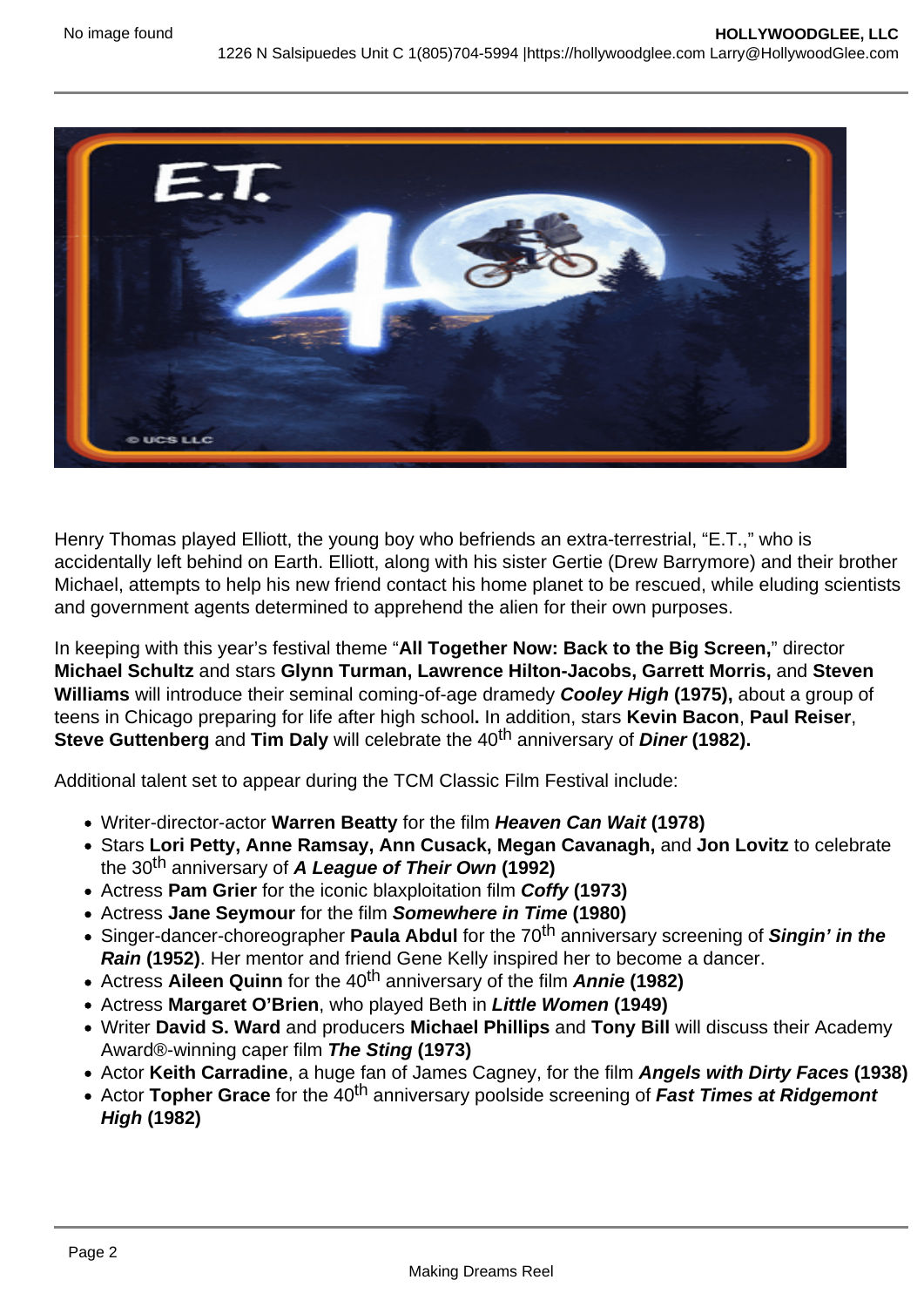Festival passes for the annual event are [currently on sale](https://tcm.us16.list-manage.com/track/click?u=cfb223e265ad332b422ebe4a2&id=98d2b49b49&e=5c049257b7).

TCM recently updated the health protocols and safety measures for the event. Get the latest quidelines [here](https://tcm.us16.list-manage.com/track/click?u=cfb223e265ad332b422ebe4a2&id=7025253712&e=5c049257b7).

About the 2022 TCM Classic Film Festival

Movie lovers from around the globe will descend upon Hollywood for the 13<sup>th</sup> edition of the TCM Classic Film Festival . The 2022 Festival is set to take place Thursday, April 21 – Sunday, April 24, 2022. Over four packed days and nights, attendees will be treated to an extensive lineup of great movies, appearances by legendary stars and filmmakers, fascinating presentations and panel discussions, special events and more.

TCM Primetime host Ben Mankiewicz will serve as official host of the TCM Classic Film Festival. The Festival's official hotel and central gathering point will be The Hollywood Roosevelt Hotel , which has a longstanding role in movie history and was the site of the first Academy Awards® ceremony. The Hollywood Roosevelt Hotel will also offer special rates for Festival attendees. Screenings and events during the Festival will be held at the TCL Chinese Theatre IMAX ®, the TCL Chinese 6 Theatres , the Hollywood Legion Theater at Post 43 , and the El Capitan Theatre . For the latest news and information, follow us on social at #TCMFF.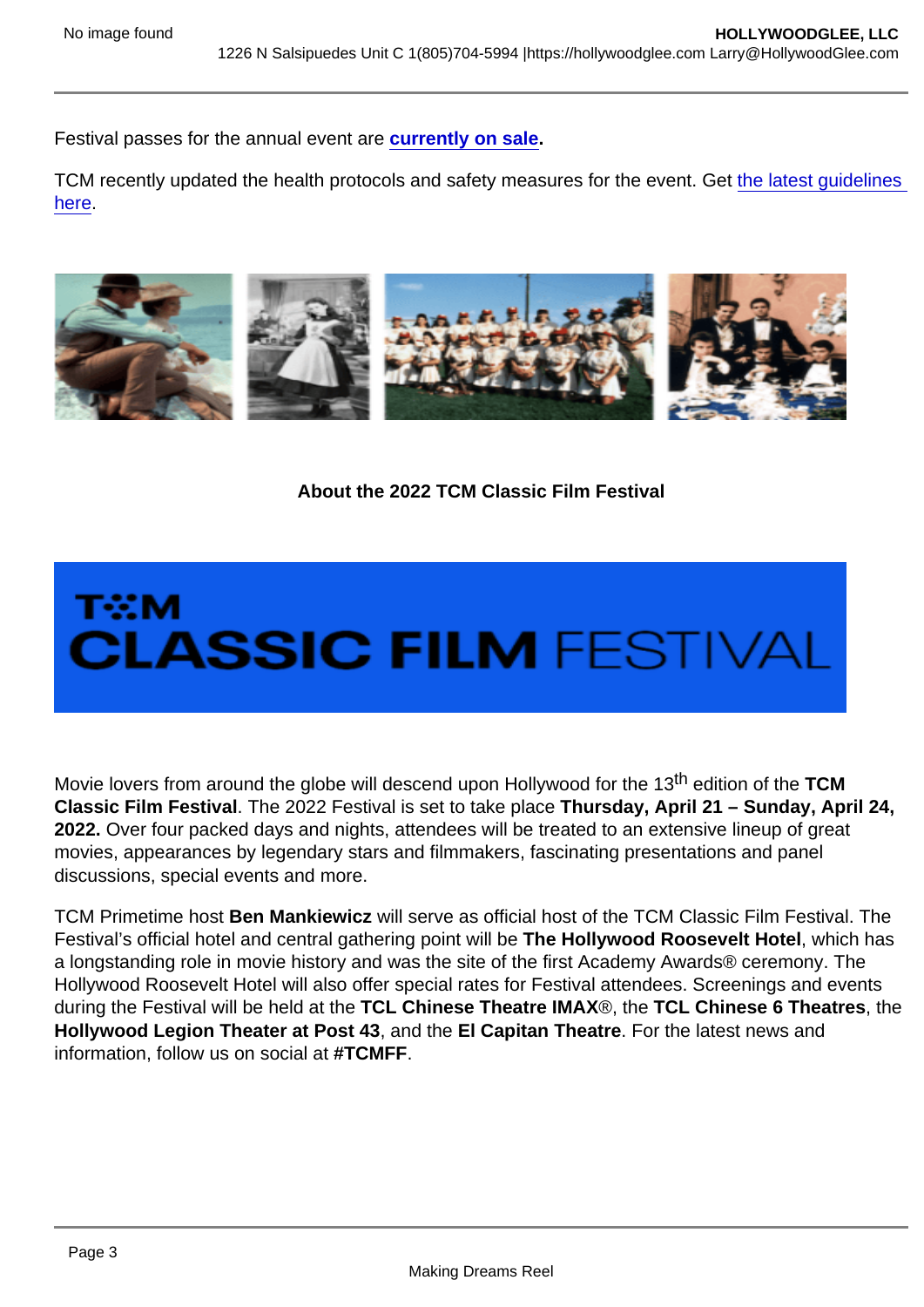This year's theme is "All Together Now: Back to the Big Screen." In 2022, reunite with fellow fans, the movies, the memories, the stars, and the glamour. It's all back live and in person, just as it should be and where it all began in Hollywood. From high school reunions to homecomings, TCM willcelebrate milestones from the past as we look forward to making new memories together.

Larry Gleeson stands in front of TCM Memories Exhibit at the Chinese Mann Theatres (Photo cr. Ho

(TCM News Release courtesy of Taryn Jacobs)

**Category** 

1. television

Tags

- 1. Ann Cusack
- 2. Anne Ramsay
- 3. E.T. The Extra-Terrestrial
- 4. Garrett Morris
- 5. Glynn Turman
- 6. Kathleen Kennedy
- 7. Kevin Bacon
- 8. Lawrence Hilton-Jacobs
- 9. Lori Petty
- 10. Megan Cavanagh
- 11. Michael Schultz
- 12. Paul Reiser
- 13. Steve Guttenberg
- 14. Steven Spielberg
- 15. Tim Daly
- 16. Warren Beatty

Date Created